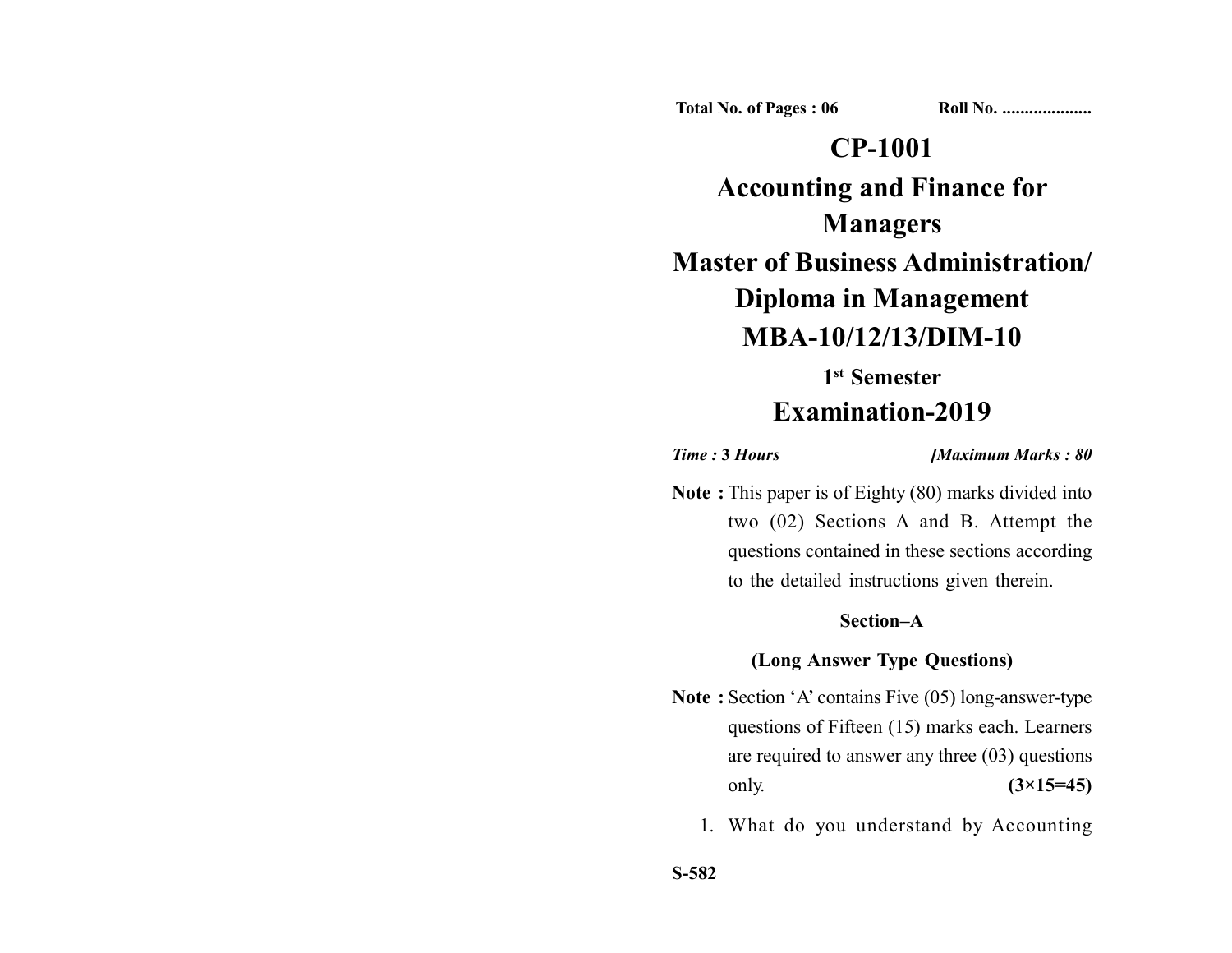**(3)**

| Delivery Expenses         | 500      |
|---------------------------|----------|
| Railway Freight           | 28,000   |
| Carriage Inward           | 1,000    |
| Cash Sales                | 8,00,000 |
| <b>Credit Sales</b>       | 6,00,000 |
| <b>Sales Returns</b>      | 40,000   |
| Goods Sent on Consignment |          |
| (Cost)                    | 20,000   |

The cost price of closing stock was Rs. 70,000 but its market value was Rs. 80,000.

- 5. From the data given below calculate following variances and comment on them-
	- (A) Material Cost Variance
	- (B) Material Price Variance
	- (C) Material Usage Variance
	- (D) Material Mix Variance

| Materials | <b>Standard Mix</b> |      | <b>Actual Mix</b> |      |
|-----------|---------------------|------|-------------------|------|
|           | Quantity            | Rate | Quantity          | Rate |
| Y         | 70                  |      | 50                |      |
|           | 30                  |      | 50                |      |

#### **(4)**

#### **Section–B**

### **(Short-Answer-Type Questions)**

- **Note :** Section 'B' contains Eight (08) short-answertype questions of Seven (07) marks each. Learners are required to answer any Five (05) questions only. **(5×7=35)** 
	- 1. Write a short note on Indian Money Market.
	- 2. What do you understand by Cash Flow Statement? Explain its importance.
	- 3. Explain Break Even Point. How is it Calculated?
	- 4. Following records are available from the accounting records of a company :

| Year |        | Sales (Rs.) Profit/Loss (Rs.) |
|------|--------|-------------------------------|
| 2017 | 25,000 | $5,000$ (Loss)                |
| 2018 | 75,000 | $5,000$ (Profit)              |

Calculate Profit Volume Ratio and Fixed Cost.

- 5. Calculate Gross Profit Ratio on net sales-
	- A. A company earns a gross profit of 20% on cost. Its credit sales are twice of its cash sales. Credit sales are Rs. 5,00,000.